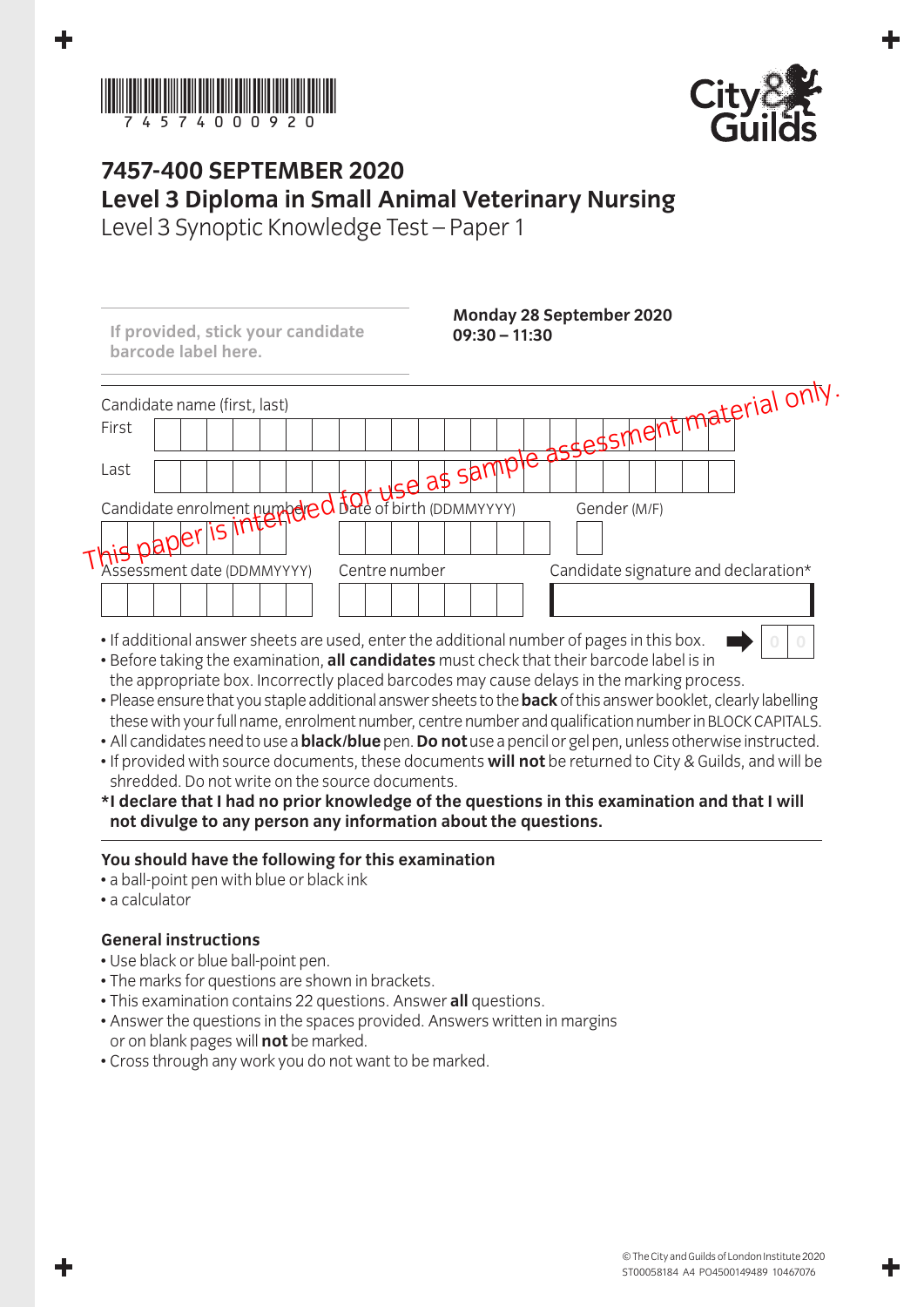÷

|    | Define the following terms as set out by The Veterinary Surgeons Act 1966 Schedule 3<br>Amendment Order:                                                              |               |
|----|-----------------------------------------------------------------------------------------------------------------------------------------------------------------------|---------------|
| a) | Under direction.                                                                                                                                                      | $(1$ mark $)$ |
| b) | Under supervision.                                                                                                                                                    | (1 mark)      |
|    | State under what circumstances direct, continuous and personal supervision would<br>be required.                                                                      | (1 mark)      |
|    | A patient is being treated for a suspected MRSA infection.<br>What two colours are the containers that should be used to dispose of hazard waste<br>from the patient? | (2 marks)     |
| a) | State two examples of commonly encountered modes of communication within<br>a veterinary practice.                                                                    | (2 marks)     |
| b) | State one advantage and one disadvantage for one of your chosen modes.                                                                                                | (2 marks)     |
|    |                                                                                                                                                                       |               |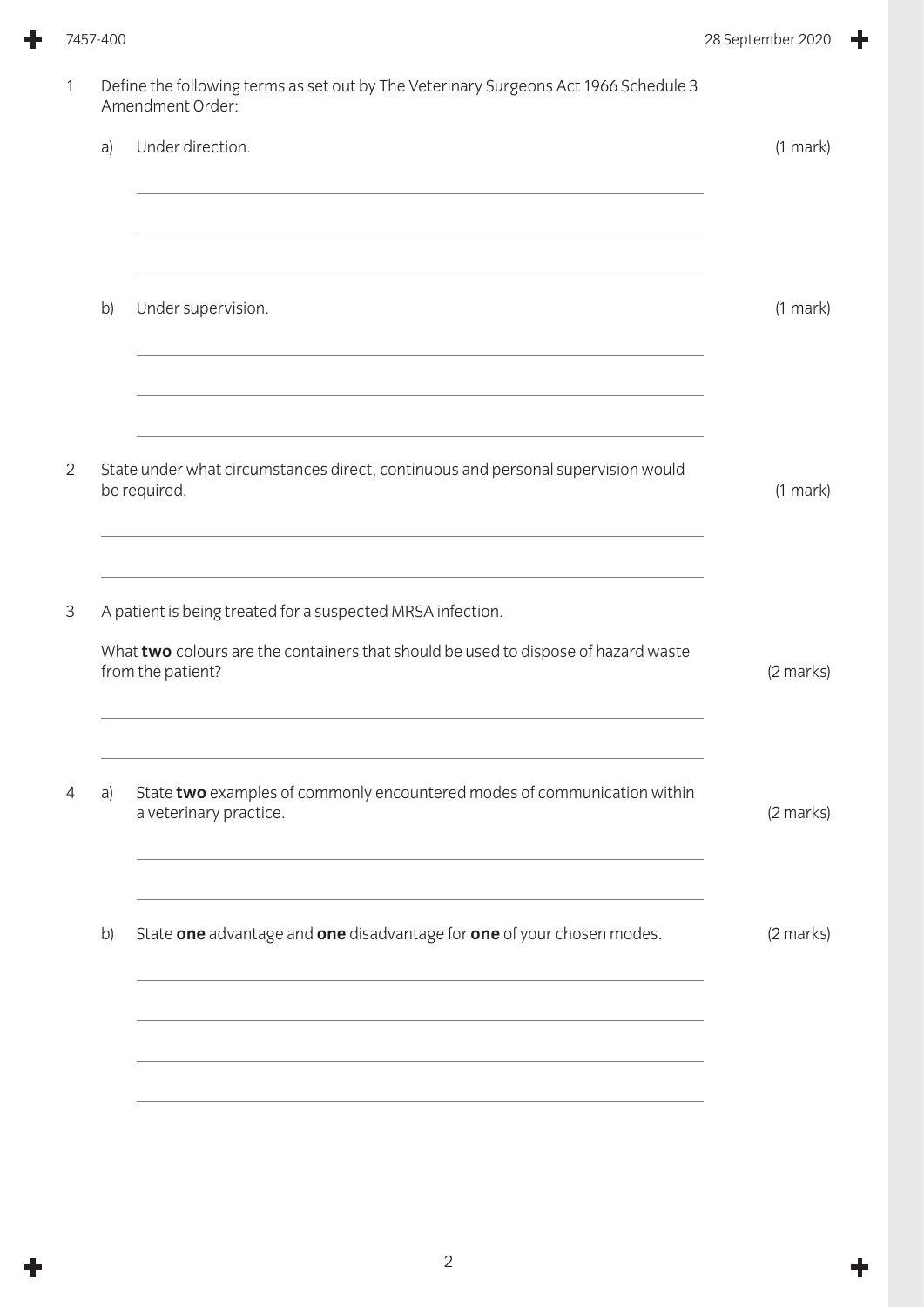|   | 7457-400 |                                                                                                                                      | 28 September 2020 |
|---|----------|--------------------------------------------------------------------------------------------------------------------------------------|-------------------|
| 5 |          | Explain the purpose of the adjuvant in a killed vaccine.                                                                             | (2 marks)         |
| 6 |          | Calculate the Resting Energy Requirement (RER) for a 20 kg dog.<br>You must show your calculations and include units in your answer. | (3 marks)         |
| 7 |          | Name the dietary amino acid that is essential in the diet of cats but not dogs.                                                      | $(1$ mark $)$     |
| 8 |          | State one canine genetic condition and the breed with which it is associated.                                                        | (2 marks)         |
| 9 | a)       | Define the term sterilisation.                                                                                                       | $(1$ mark $)$     |
|   | b)       | Provide two examples of methods used to achieve sterilisation of surgical<br>instruments in veterinary practice.                     | (2 marks)         |
|   |          |                                                                                                                                      |                   |

 $\ddot{\phantom{1}}$ 

 $\ddagger$ 

╋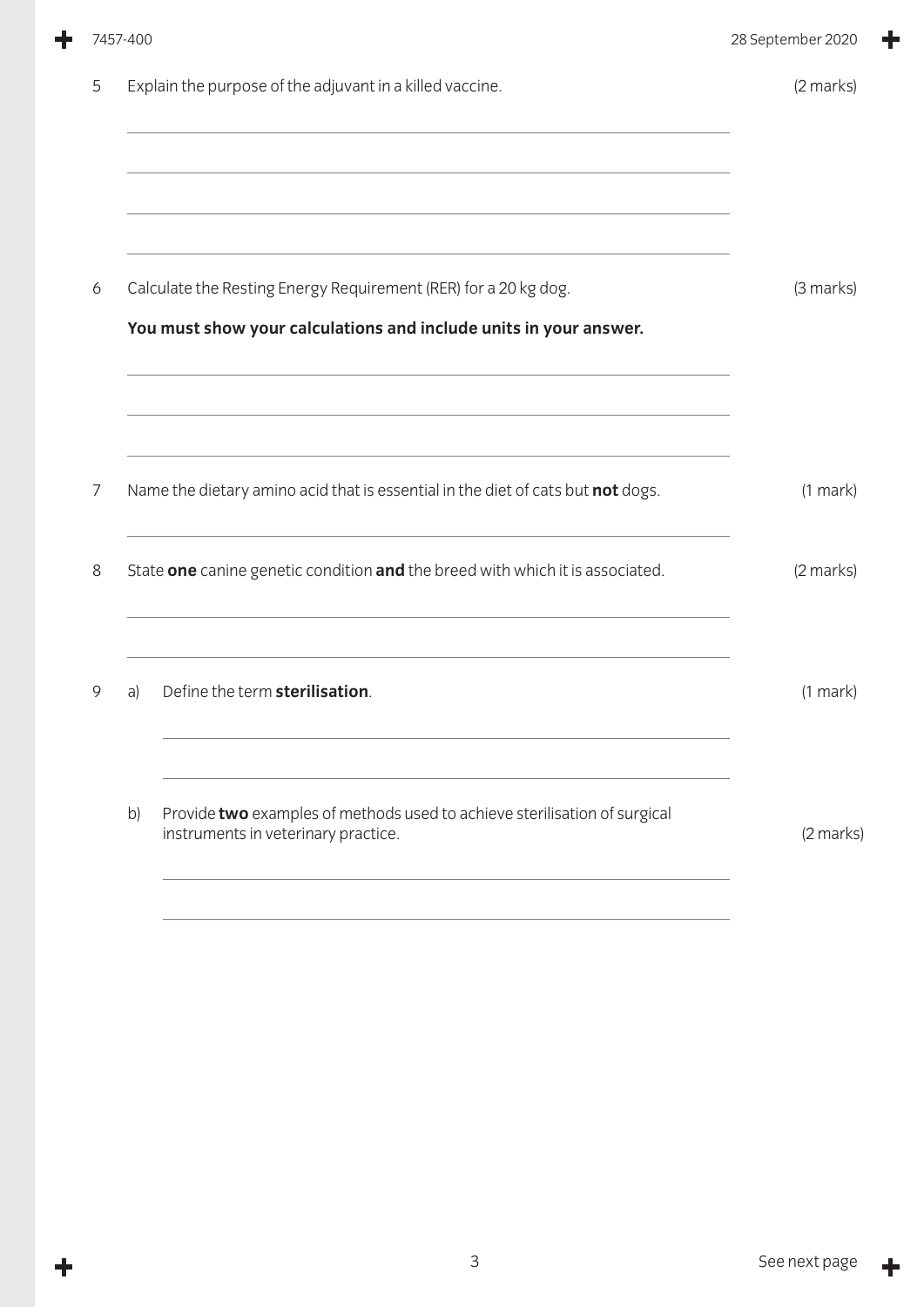|    | 7457-400 |                                                                                                            | 28 September 2020 |
|----|----------|------------------------------------------------------------------------------------------------------------|-------------------|
| 10 | a)       | Name a suitable packaging material for a surgical instrument.                                              | $(1$ mark $)$     |
|    | b)       | State one advantage and one disadvantage of your chosen packaging material.                                | (2 marks)         |
| 11 |          | Define the term incubation period.                                                                         | $(1$ mark $)$     |
| 12 |          | Name a disease caused by bacteria and the structure of the bacterium responsible.                          | (2 marks)         |
| 13 | a)       | Explain why it is important to implement a barrier nursing protocol for a lone<br>parrot with Psittacosis. | $(1$ mark)        |
|    | b)       | List two items of personal protective equipment (PPE) essential for nursing a<br>patient with Psittacosis. | (2 marks)         |
|    |          |                                                                                                            |                   |

╋

 $\ddot{\phantom{1}}$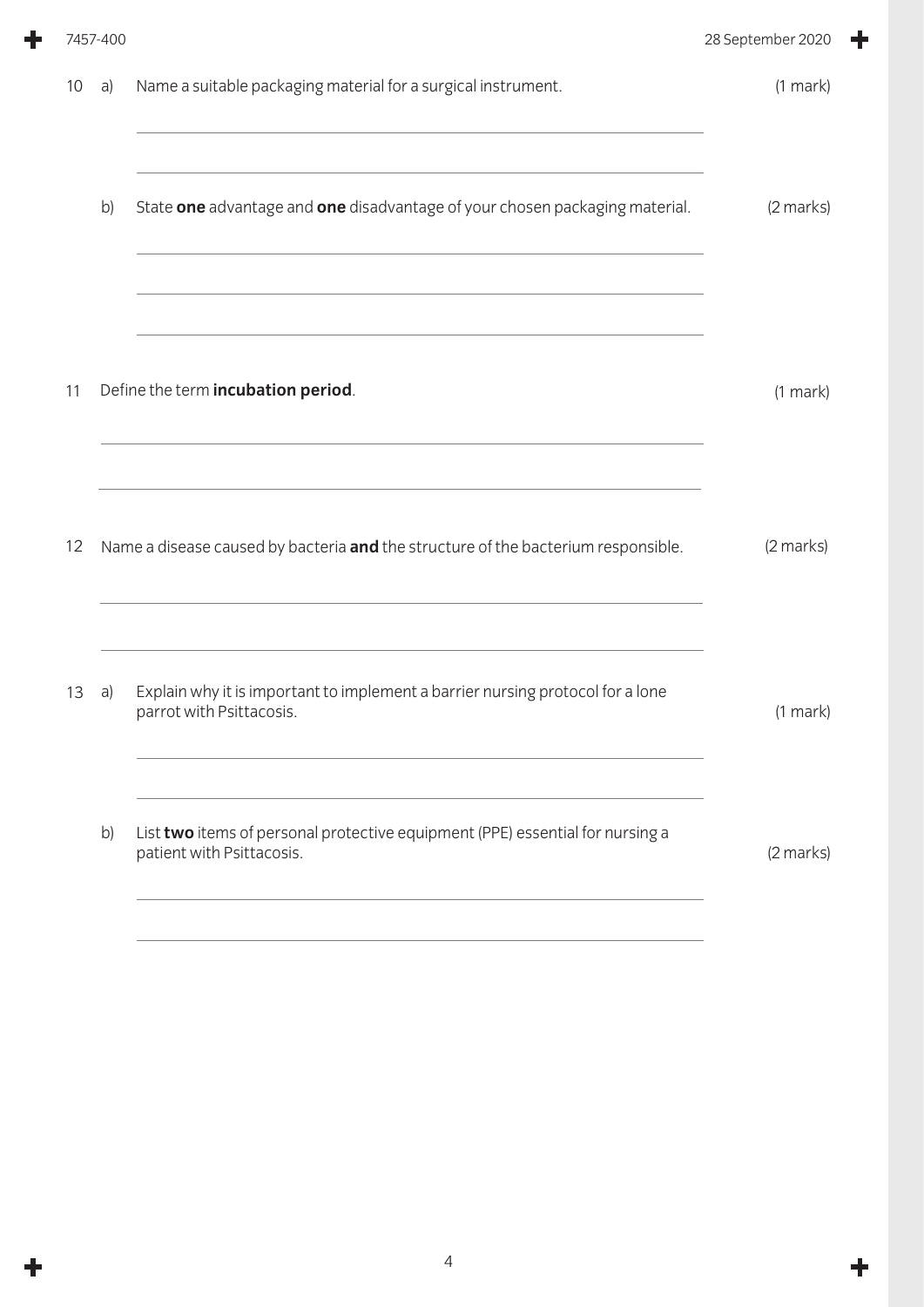÷

╋

| 14 | Describe the route a drug takes from ingestion to site of action, following<br>administration by the oral route.                    | (5 marks) |
|----|-------------------------------------------------------------------------------------------------------------------------------------|-----------|
|    |                                                                                                                                     |           |
|    |                                                                                                                                     |           |
|    |                                                                                                                                     |           |
| 15 | State the difference between the generic name and the trade name of a drug.                                                         | (2 marks) |
|    |                                                                                                                                     |           |
|    |                                                                                                                                     |           |
| 16 | State three adverse events that must be reported to the Veterinary Medicines<br>Directorate (VMD).                                  | (3 marks) |
|    |                                                                                                                                     |           |
| 17 | Define the terms subjective information and objective information gathered as<br>part of the SOAP/IER method of patient assessment. | (2 marks) |
|    |                                                                                                                                     |           |
|    |                                                                                                                                     |           |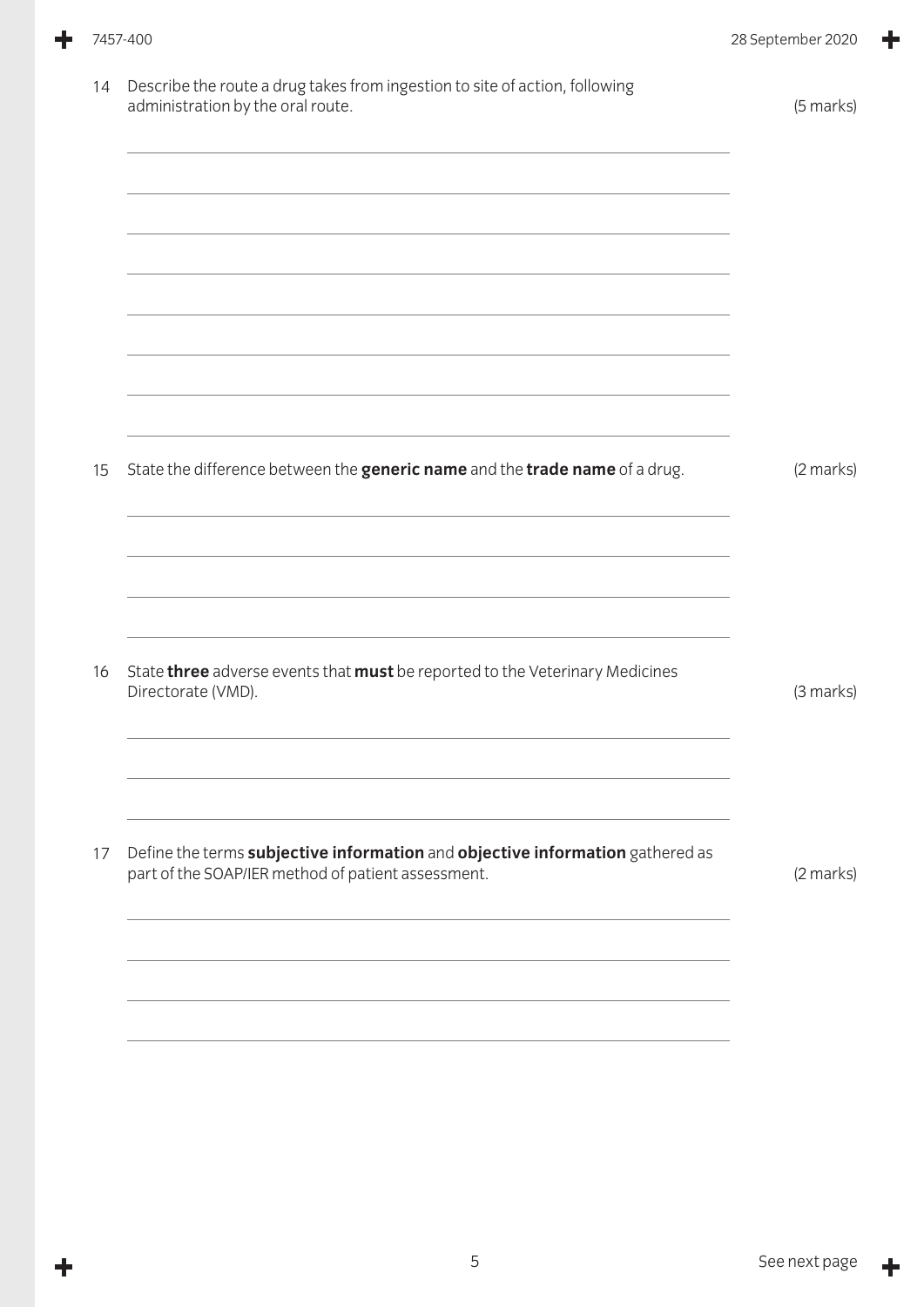| 18 | Define the terms <b>medical model</b> and <b>nursing-focused model</b> in relation to models<br>of patient care. | (2 marks)     |
|----|------------------------------------------------------------------------------------------------------------------|---------------|
| 19 | Define the term pulse deficit.                                                                                   | $(1$ mark $)$ |
| 20 | Explain the difference between the terms infection and colonisation in relation<br>to a wound.                   | (2 marks)     |
| 21 | State two types of wound debridement.                                                                            | (2 marks)     |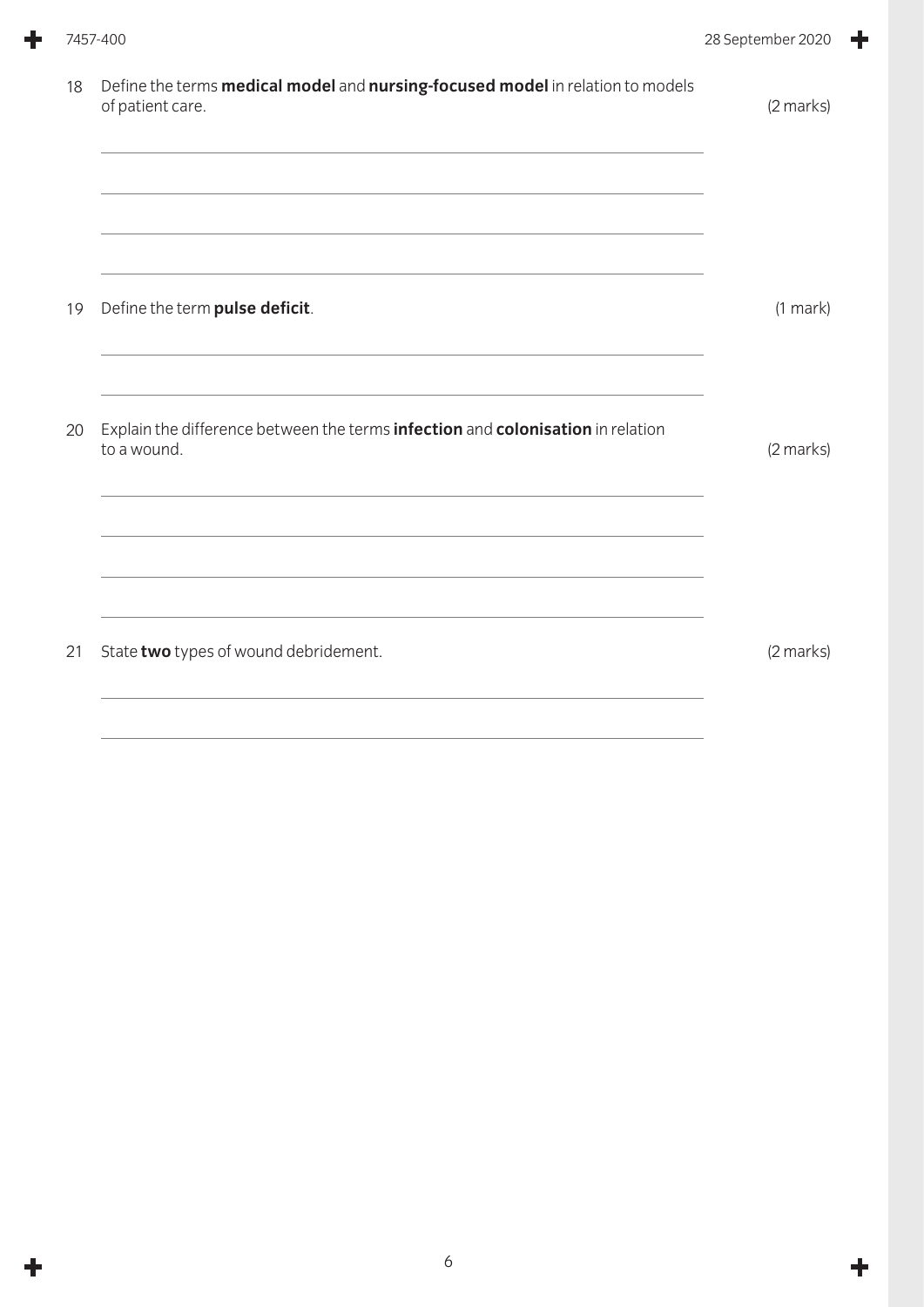÷

÷

| Produce a nursing care plan for the assessment and care of the cat during its stay.                              | $(12 \text{ marks})$ |
|------------------------------------------------------------------------------------------------------------------|----------------------|
|                                                                                                                  |                      |
|                                                                                                                  |                      |
|                                                                                                                  |                      |
|                                                                                                                  |                      |
|                                                                                                                  |                      |
|                                                                                                                  |                      |
|                                                                                                                  |                      |
|                                                                                                                  |                      |
| and the control of the control of the control of the control of the control of the control of the control of the |                      |
|                                                                                                                  |                      |
|                                                                                                                  |                      |
|                                                                                                                  |                      |
|                                                                                                                  |                      |
|                                                                                                                  |                      |
|                                                                                                                  |                      |
|                                                                                                                  |                      |
|                                                                                                                  |                      |
| the control of the control of the control of the control of the control of the control of                        |                      |
|                                                                                                                  |                      |
|                                                                                                                  |                      |
|                                                                                                                  |                      |
|                                                                                                                  |                      |
|                                                                                                                  |                      |
|                                                                                                                  |                      |
|                                                                                                                  |                      |
|                                                                                                                  |                      |
|                                                                                                                  |                      |
|                                                                                                                  |                      |
|                                                                                                                  |                      |
|                                                                                                                  |                      |
|                                                                                                                  |                      |
|                                                                                                                  |                      |
|                                                                                                                  |                      |
|                                                                                                                  |                      |
|                                                                                                                  |                      |
|                                                                                                                  |                      |